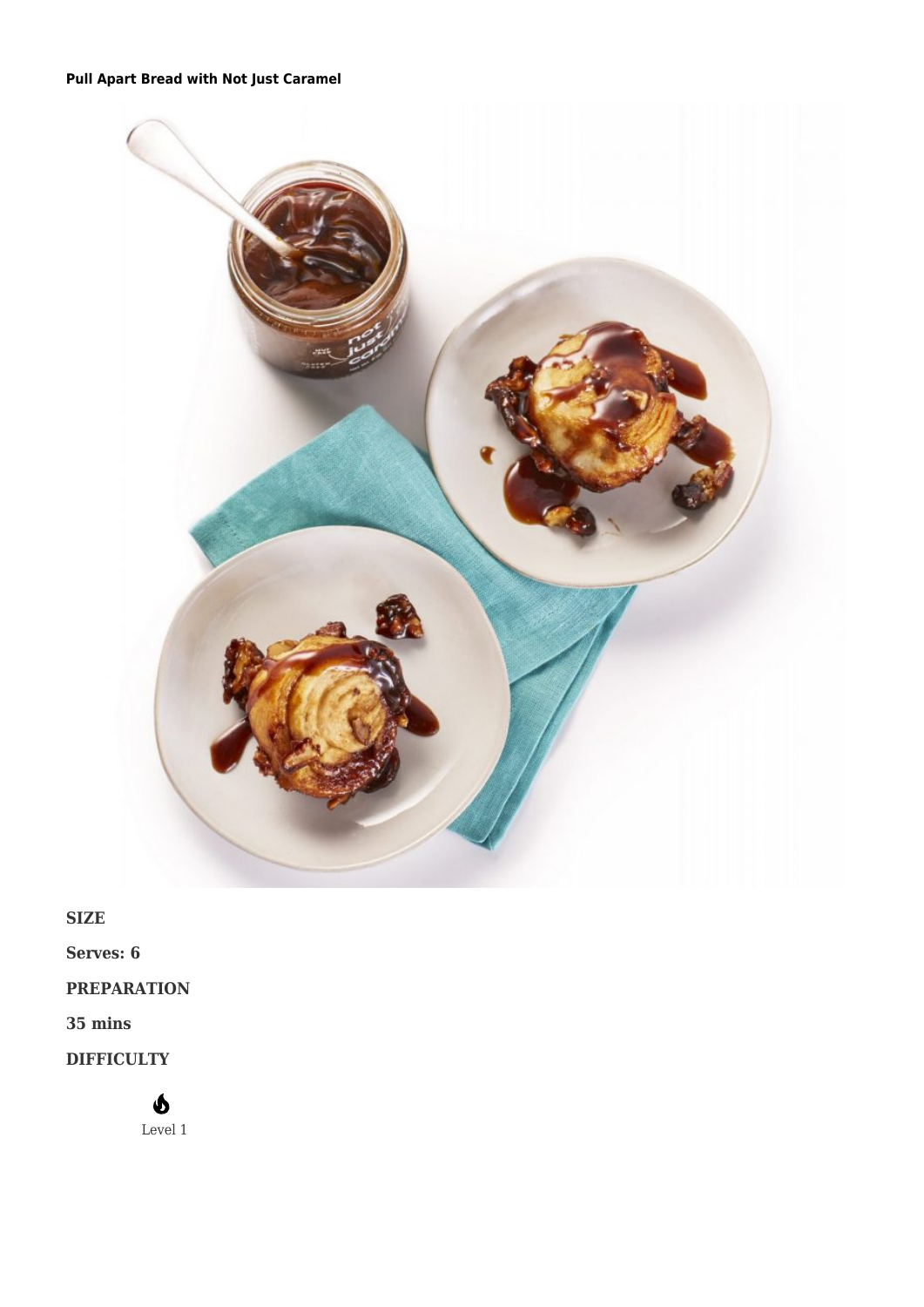

This caramel pull apart bread is the ultimate easy sweet treat! Your go-to 'in a pinch' dessert, brunch sweet, or afternoon snack – it's fantastic with coffee. Grab some [Not Just Caramel](https://notjust.co/products/not-just-coconut-caramel-3-pack) and either Immaculate Organic or Pillsbury crescent roll dough, bake, pull apart, and enjoy!

This recipe is especially fun to make with kids because its extremely easy to assemble. Simply open your crescent roll dough and unravel, roll into little dough balls, layer in a bundt pan, and drizzle with caramel. All of this can be done in under 10 minutes. I'd say that's easy enough for kids if I do say so myself! Pull apart bread has never been so fun.

## **Ingredients**

- **2** Tbsp butter or coconut oil
- **¼** cup chopped pecans, divided
- **¼** cup chopped walnuts, divided